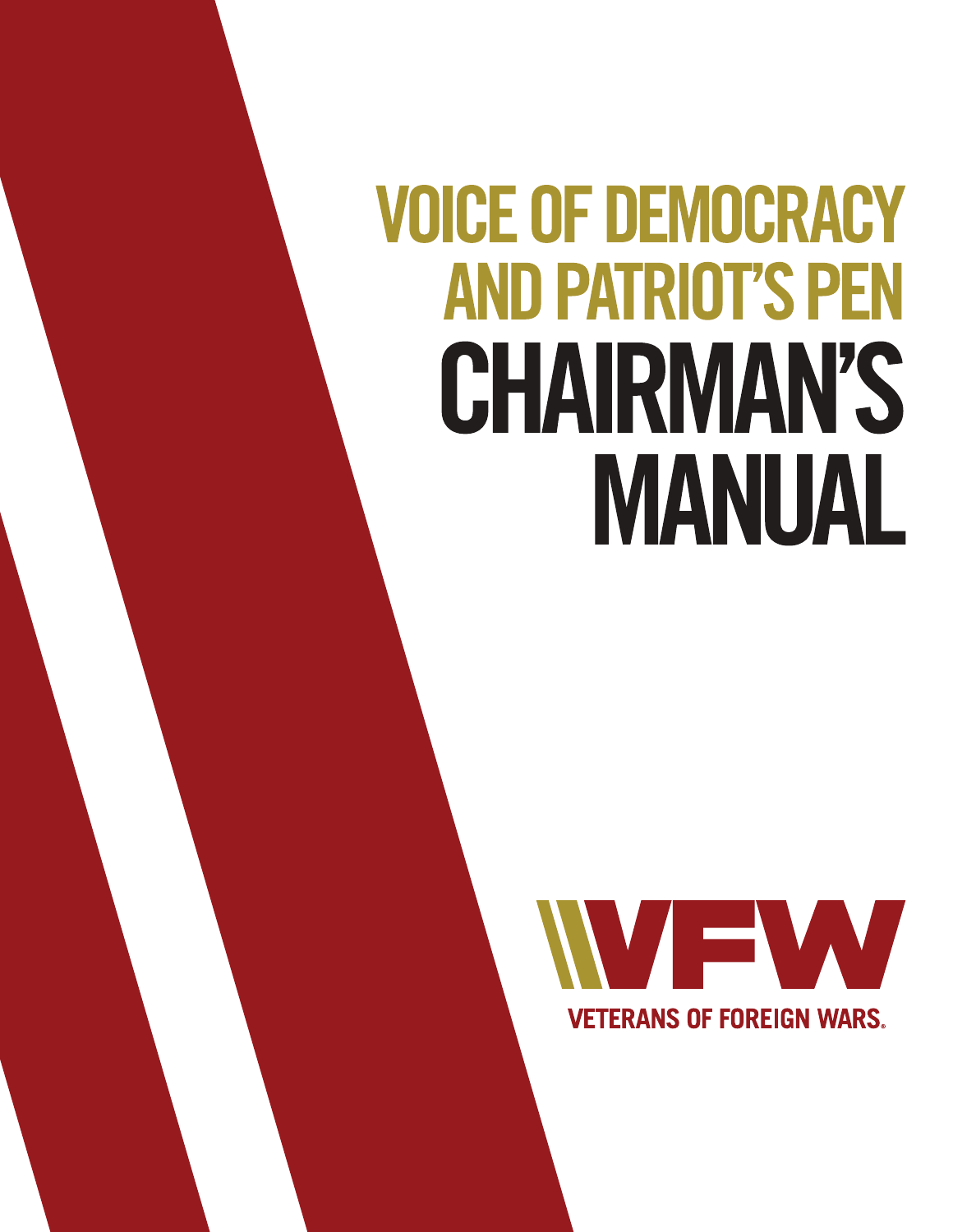## **Voice of Democracy and Patriot's Pen Chairman's Manual**

#### **The Role of the Chairman**

The VFW's chairmen do more than just plan projects to improve their communities. They also recruit volunteers, build relationships with community leaders, organize partnerships with civic groups, and promote the VFW.

#### **You Are the Point Person**

A program chairman should understand one important fact right from the outset: You are the Post's point person in your community. As chairman you will be your Post's liaison to:

- school teachers and administrators
- community leaders
- local military personnel
- city government officials
- members of civic groups
- members of the media
- your fellow veterans

Seek out these new relationships. When it comes time to recruit volunteers or you need specialized expertise for Post projects, these community contacts will prove invaluable.

Project an outgoing, friendly personality. Speak positively about your Post, your community and your projects. Articulate your thoughts and plans clearly, concisely and coherently. Remember, you represent not only your Post, but the entire VFW organization as well.

#### **Reporting Your Activities**

You may have heard it said that "the job's not over until the paperwork is done!" That is especially true of VFW Programs.

Check with your respective Department chairman to learn what should be reported and in what form. Documentation of your programmatic efforts is the thing that ensures the VFW's reputation and our not-for-profit status.

#### **Master Organizational Skills**

As chairman, your talents must be varied. Consequently, your organizational skills should be fully developed.

Some of your specific duties include:

- recruiting and maintaining a pool of active volunteers
- identifying and initiating programs needed in your community
- motivating your Post members, community volunteers and sponsors involved in your various projects
- recognizing your volunteers efforts
- organizing and maintaining records, photos and newspaper clippings the document your activities
- reporting to your Department chairman the volunteer hours, dollars donated by the VFW, VFW Auxiliary and



Cooties members and other information requested.

Through the contacts you've developed in your community, cooperate with other civic or fraternal groups. They may already be involved in community service programs you would like to undertake, or they may be eager to help with projects that you've planned. Also identify resources at your Post, talk with members and find out what special skills or hobbies they may have.

#### **VFW Scholarships**

At the turn of the 20th century, the founders of the Veterans of Foreign Wars created an organization that would honor and serve veterans and perpetuate the values and ideals for which those veterans had served. Although men of vision, it is doubtful they could imagine the millions of Americans impacted today by the VFW's youth, scholarship and recognition programs. Every year, tens of thousands of students nationwide participate in the Voice of Democracy Scholarship Competition and the Patriot's Pen Essay Contest, garnering more than \$3 million in scholarships, awards, and incentives.

#### **Patriot's Pen Essay Contest**

Patriot's Pen gives 6th, 7th and 8th grade students the opportunity to express their opinion on a patriotic theme and improve their writing skills, while they compete for awards and prizes. Cumulatively, the awards provided from all levels of the competition total \$1.2 million each year. Each Department's (state) first-place winner competes for \$55,000 in award money at the national level with the first-place national winner receiving \$5,000 and a trip to Washington, D.C. Each state winner will receive at least \$500 at the national level.

#### **Voice of Democracy Scholarship Competition**

The National Association of Broadcasters (NAB) started the Voice of Democracy Scholarship Competition in 1947. The Veterans of Foreign Wars became a national sponsor in the late 1950s and assumed sole responsibility for the program in 1961. Many notables have participated in the Voice of Democracy including journalist Charles Kuralt, Miss America Anita Bryant and former U.S. Attorney General John Ashcroft. The Voice of Democracy competition provides high school freshmen, sophomores, juniors and seniors the opportunity to write and record an audio essay on a patriotic theme, competing for more than \$2.1 million in college scholarships and incentives. Each first place Department (state) winner is brought to Washington, D.C. in February to enjoy our nation's capital and compete for \$154,000 in national college scholarships— first place receiving \$30,000. Each state winner will receive at least \$1,000 at the national level.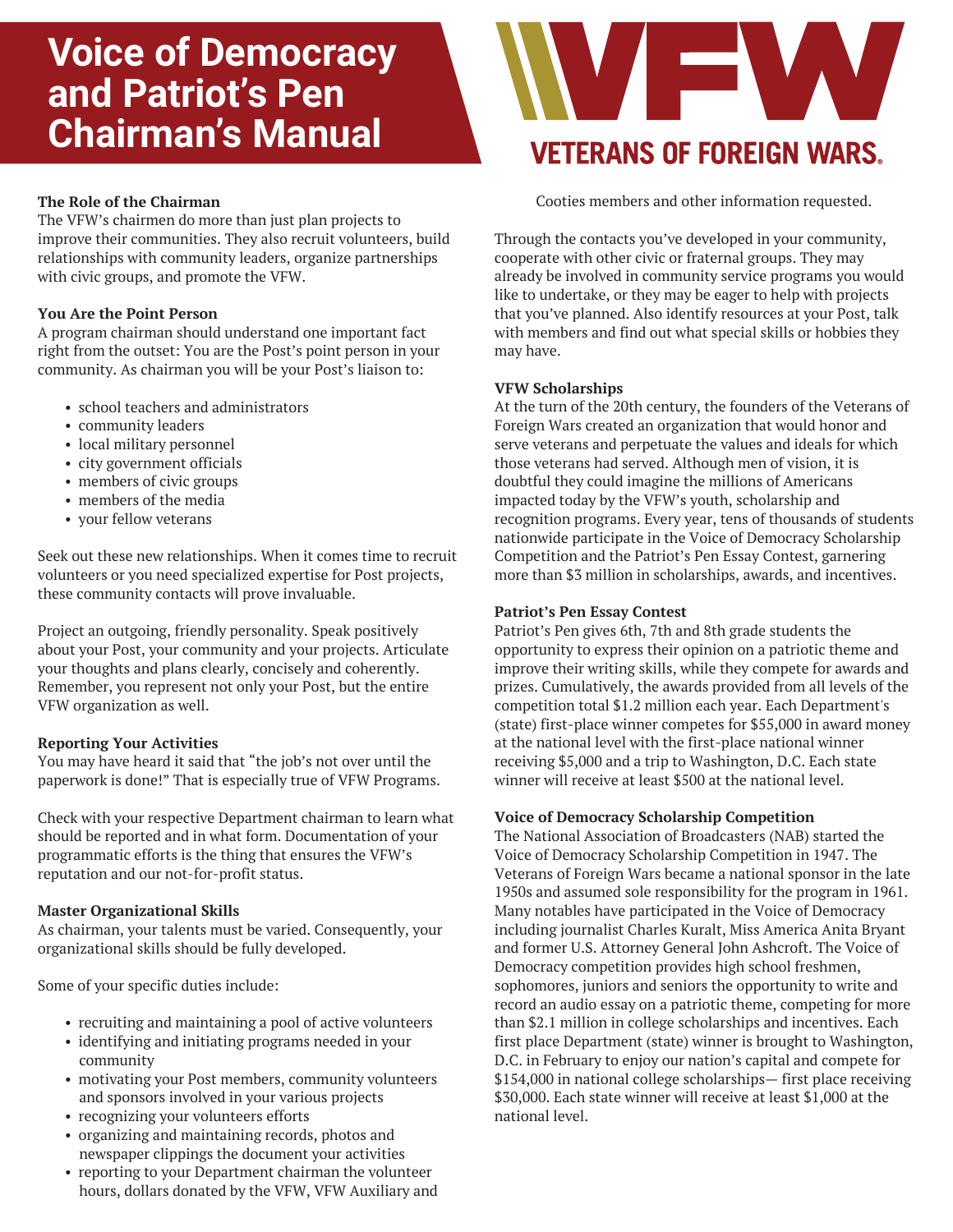#### **Promote the Programs**

Contact all schools and youth groups in your area in the spring (before the school year ends) and again in the Fall after school starts, to make them aware of these opportunities. Contact the media in September to help you publicize the programs and again in November and December to announce your winners after the judging. Encourage teachers and other youth leaders to visit the VFW web site at

**vfw.org/community/youth-and-education/youth-scholarships**.

Please announce that the National Association of Secondary School Principals has placed both the Voice of Democracy and Patriot's Pen programs on the NASSP National Advisory List of Contests and Activities for this coming year.

#### **Your Commitment**

To ensure a successful competition, Posts and Auxiliaries must commit knowledgeable chairmen, enthusiastic volunteers and resources to both competitions. Our goal is to increase the number of participating students every year. Approach schools in the spring because that is when most curriculum decisions are made for the coming Fall. In late summer, revisit to ensure they have the necessary materials and are prepared to do the program. Don't hesitate to involve school administrators, PTA/PTO/PSO parents, teachers, counselors, radio and TV stations, newspapers, churches and other service, civic and community groups/organizations to encourage and facilitate student participation, help with the judging and generally promote the programs. We provide score sheets, brochures, sample news releases and PSAs on **vfw.org** – you would **log in** at **vfw.org** as a VFW member, then click on My VFW and look for the **VFW Training and Support** section under the **Member Resources** column. Then click on **Citizenship Education, Youth Scholarships and Activities**. Present VFW Scholarship Programs anywhere there are groups of students who might be interested. In addition to schools and home school programs; chairman should consider church youth groups, athletic teams, and Boy Scout and Girl Scout units – any place where young people can be reached.

#### **Work Together**

The VFW chairmen, the Auxiliary chairmen and volunteers should work together. It is the responsibility of the chairman to recruit and equip their volunteers with the basic contest details to conduct a successful scholarship program from start to finish.

#### **Deadlines**

The deadlines for both Voice of Democracy and Patriot's Pen are as follows:

- 1. **Midnight, October 31**, Entries to the Post\*
- 2. **November 15**, Completion of Post judging\*\*
- 3. **December 15**, Completion of District judging\*\*
- 4. **January 10**, Completion of Department judging\*\*
- 5. **January 15**, District participation reports to Department chairman\*\*
- 6. **January 15**, Department winners to National \*
- 7. **January 31**, Department reports to National\*

#### **Order or Download Materials Early**

Order or download and print out Voice of Democracy and Patriot's Pen student entry forms early in the year so you can provide a copy to anyone who needs one. These forms explain the programs: complete rules, who can enter, how to enter, how schools can handle the program and how students and teachers can connect with a VFW Post to present their entries. The entry forms can be downloaded online at

**vfw.org/community/youth-and-education/youth-scholarships**. Anyone (students, teachers, chairmen, etc) can visit these web pages. The new themes are announced and new entry forms will be available by April 1 annually...for the following Oct. 31 student entry deadline.

Additional program items, student awards and gifts are available through the VFW Store at 833.839.8387, or online at **vfwstore.org**.

All information needed for chairmen to conduct the programs is available online now under "My VFW."

VFW chairmen can visit **vfw.org** where you would log in as a VFW member (then click on "My VFW.") Under the **Member Resources** heading you would click on **VFW Training and Suppor**t. Go to the **Community Service & Youth Programs** area. If you have any questions, or you need assistance, please e-mail the Youth Scholarships Coordinator, VFW Programs, VFW National Headquarters in Kansas City, Mo., at **youthscholarships@vfw.org** or call 816.756.3390.

#### **Judging the Contest**

For both Voice of Democracy and Patriot's Pen (at each level of competition) the suggested number of judges is five to nine (or a minimum of three). Judges should be from outside your Posts/Auxiliaries and should represent your community. Leaders from education, broadcasting, corporations, small business, and other fraternal and civic groups are ideal. Judges must not be connected in any way with the students in the competition. Set the date for your judging and invite the judges at least 90 days in advance. Remind them a week before the competition with a letter or email, and two days before with a telephone call.

Ask permission to publicize their selection (along with the program) to the media, then follow up after the judging with a thank you. Invite them to your awards event and publicly express your appreciation for their help. A judges award citation is available through the **VFW Store** 833.839.8387 (item number #4363 for Voice of Democracy and #4329 for Patriot's Pen).

All Patriot's Pen essays and Voice of Democracy audio essays should be reviewed by the chairman several days before the judging, so that small errors like too many words, audio that will not play on your equipment, a Voice of Democracy audio essay that is a bit too long/short, or a reference that inadvertently identifies them might be corrected by the student rather than a chairman eliminating them from the competition.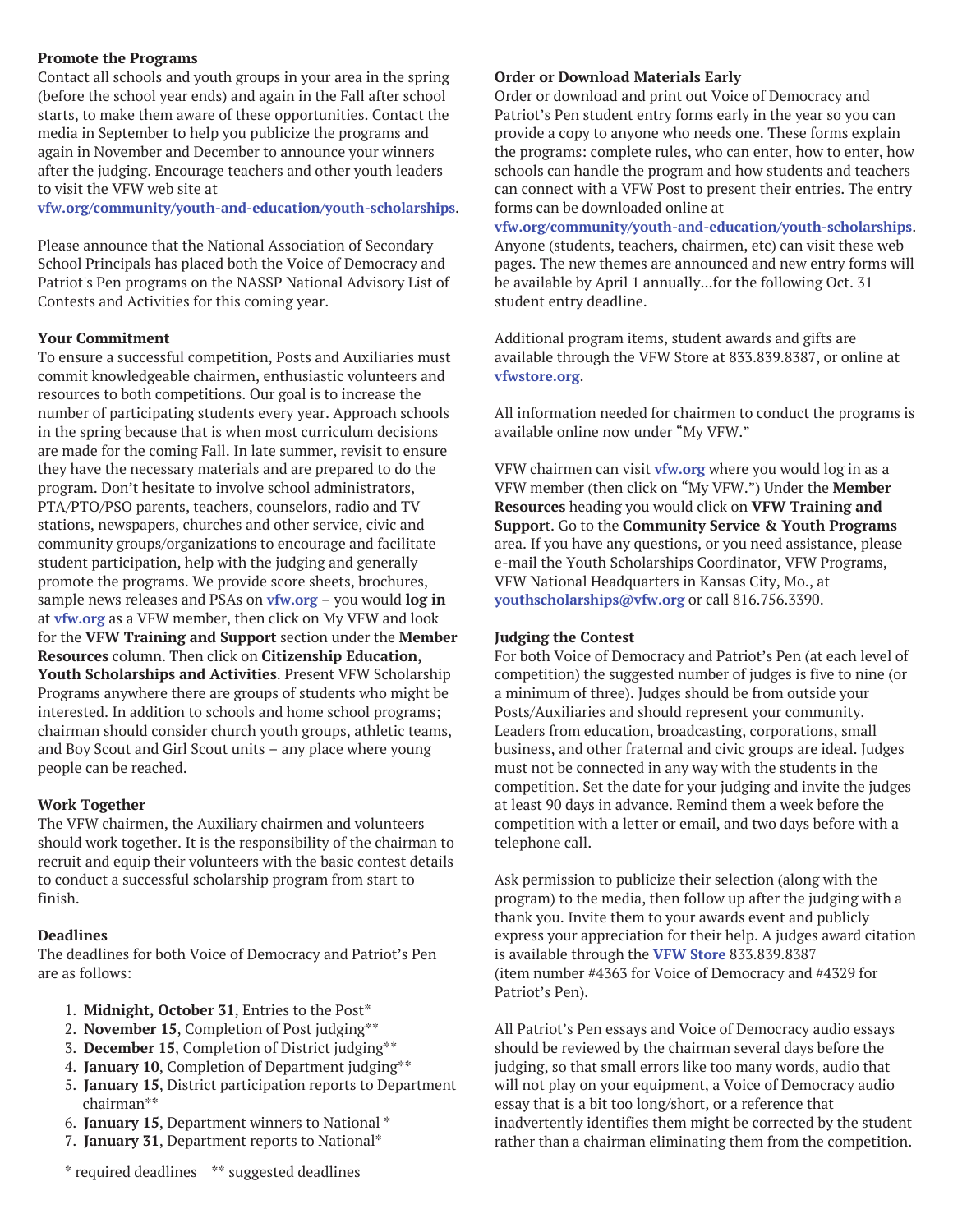Chairmen should never forget that our priority is to increase the number of students participating, rather than eliminate them. Voice of Democracy and Patriot's Pen judging may be conducted either in person or remotely. If Patriot's Pen judging is done in person, each judge should be provided their own copy of the essays and a score sheet (score sheets are available online on My VFW.)

Voice of Democracy entries must be judged on the audio recording only, judges should not see a typed copy of the essay, unless clarification is needed. All Patriot's Pen essays and Voice of Democracy recordings should be identified by number to ensure the anonymity of the competitor. Competitors should never be asked to present their essay in person during the actual judging. Judges should be discouraged from discussing the Patriot's Pen essays or Voice of Democracy audio recordings during the judging process and should have no contact with the competitors. They should not see a photograph of the competitor. The judges' decisions are always FINAL.

### **Judging Criteria**

**Voice of Democracy** contestants are judged on the following criteria:

 **Originality** (possible 30 pts.) Treatment of the theme should show imagination and human interest.

**Content** (possible 35 pts.) Ideas are expressed clearly and in an organized manner.

**Delivery** (possible 35 pts.) Speaking voice is clear and credible.

**Patriot's Pen** contestants are judged on the following criteria:

**Theme knowledge** (possible 30 pts.) Has the student researched and understood the theme? **Theme development** (possible 35 pts.) Does the essay answer relevant questions: who, what, where and why? **Clarity of ideas** (possible 35 pts.) Is the writer's interpretation of the theme presented clearly?

#### **REMEMBER ... INTERPRETATION OF THE THEME IS UP TO THE STUDENT. ENTRIES SHOULD NOT BE DISQUALIFIED BECAUSE THEIR INTERPRETATION SEEMS INCORRECT OR INAPPROPRIATE.**

#### **Local Competition Alternatives**

Recently, teachers and school leaders have shown reluctance to participate in our scholarship competition if they devote precious class time to completing entry forms and (in the case of the Voice of Democracy) record essays. For this reason, we offer teachers/youth leaders the option to simply use Voice of Democracy or Patriot's Pen as a writing exercise. The teacher/leader may submit all entries to the Post for judging or conduct a judging within the group/class and advance a winner for every fifteen (15) participants. Note: This decision should be determined by the Post chairman; working closely with the teacher or group leader.

#### **School/Youth Group to Post (both Voice of Democracy and Patriot's Pen)**

 1-15 essays – One (1) entry to Post 16-30 essays – Two (2) entries 31-45 essays – Three (3) entries **(NOTE: no limit)**

#### **Post Competition**

Post entries are required to include the following:

**Patriot's Pen**: Typed essay in English of 300-400 words (+/- 5 words -- no graphics) and a student entry form completed legibly. All words must be counted (except the theme).

**Voice of Democracy**: Typed essay, audio CD (or flash/USB drive) of the recorded essay (3-5 minutes, +/- 5 seconds), and a student entry form completed legibly. Please refer to the student Voice of Democracy and Patriot's Pen entry forms to review the complete rules and guidelines. For both programs, Posts must accept and judge all eligible entries received by midnight, October 31. If a Post decides on a later student entry deadline that is acceptable, as long as they can meet the District deadline for submitting their Post winner(s).

#### **Post to District (for both Voice of Democracy and Patriot's Pen)**

 1-15 essays – One (1) entry to District 16-30 essays – Two (2) entries 31-45 essays – Three (3) entries

#### **District to Department**

One (1) entry per District **(with student's head & shoulders photo added at this time for first-place District winner.)** *This applies to both Voice of Democracy and Patriot's Pen.* 

#### **Judging Audio**

For Voice of Democracy, the preferred audio format is Flash Drive/USBs or electronically submitted, via an audio file attached to an email (CD's will no longer be accepted). Once Flash Drives/USBs or electronically submitted audio files are received, be sure to play back the audio, to verify that the audio file plays clearly and follows submission rules.

NOTE: Posts, Districts and Departments should never reject an entry because they are unable to play an audio file. Part of the chairman's responsibility is to review the entries to ensure appropriate equipment is available to properly judge the entry.

#### **Special Needs Student Criteria**

The Voice of Democracy and Patriot's Pen competitions are offered to the public primarily through our nation's school systems. In compliance with the *Americans with Disabilities Act*, we provide "reasonable accommodation" for someone with a documented permanent disability. Requests for accommodation must be submitted in writing with the student's entry materials.

As an example, a hearing/speech-impaired student may select another student of the same age and gender to read and record